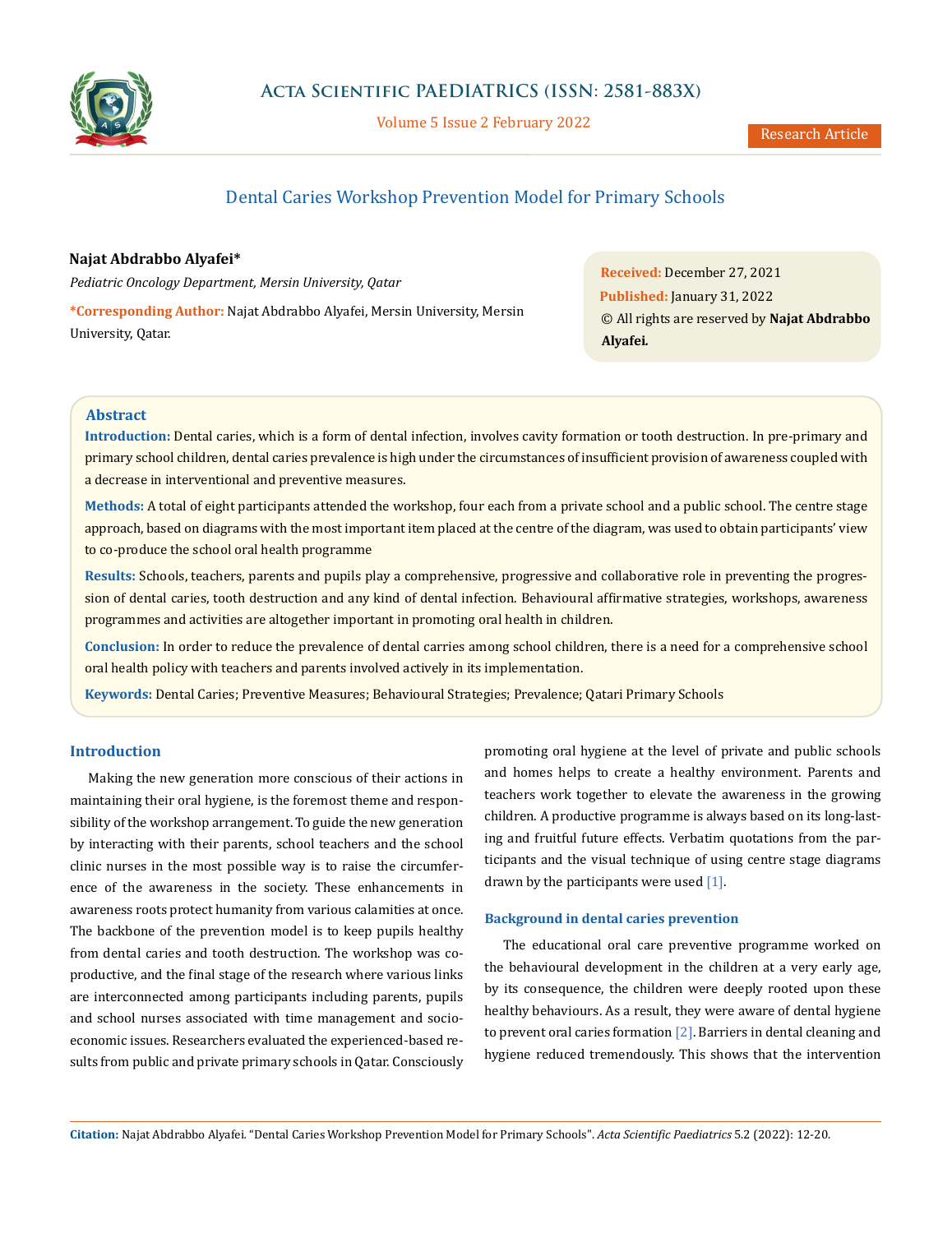model is of great importance in health care. The positive outcome of these interventions is to peddle back the gingivitis rate and dental caries formation. The usefulness and efficacy attained through the programme is quite higher than interpreted  $[2]$ .

Researchers have also discussed in another research motive that the efficiency of these preventive workshops is much greater than expected. It has been declared by researchers researching Iranian participants that these trans-theoretical strategies were worthwhile in improving the cleaning and oral hygiene effectiveness in maintaining and developing the oral health care behaviours among children and parents  $[3]$ . The students after one year of counselling become more mindful of their dietary habits and less responsive towards behaviours that no more served healthy growth, the students have been moved from the contemplation stage to the somewhat contemplation stage [4].

#### **Dental caries outgrowth issues**

Universally, it is assessed that more than three million people were affected by oral health diseases including dental caries  $[5]$ . Approximately 35% of the total world population was affected by untreated dental caries, and the worldwide prevalence of periodontitis, dental caries and tooth loss were 11%, 9% and 2.5% respectively [6,7]. Dependent on Disability-Adjusted Life Years (DALYs) and Disability Lived Years, 224 years were lost per 100,000 population due to dental disease, and as a proportion of to DALYs for diseases, this rose from 0.6% to 20.8% between 2019 and 2020 respectively [7]. Workshops were designed to provide a platform for dentists, medical and education staff for sharing information [8]. In Qatar, oral health is predisposed by an interchange of socioeconomic, biological, behavioural and political factors [9,10]. The momentous interaction between social and behavioural factors has an impact on oral hygiene issue. Interaction between income and education designated as socioeconomic, involving biological factors such as bacterial load presence, simplifies childhood caries, preferably related with socially ruined families  $[11]$ . The risk of dental caries generation is highly enhanced by consumption of cariogenic food, the fact directed towards sugary food  $[12]$ . Dental caries is also largely associated with dietary habits, for instance, eating too much sugary food responsible for dental caries generation. Eating absurdness is the most occurring cause of dental caries throughout their lives [13]. Oral health has been ignored universally and attracted the less attentive political concern globally, although, this issue is worth discussing, the deficit disorder consequence is that the prevention models implemented is hardly efficient because of political disarrangement [13].

#### **Prevention model implementation**

Four realms constitute the supportive props regarding oral health strategies in Qatar; following up on the dental health model population-wise, the activities involved in prevention arrangement, consistency in workshop arrangement policies and maintaining quality standards. These pillars make more stabilized and sustained health pointing towards the long-term activities targeted towards more efficient activities generation model leading the system to the most robust oral health prevention and promotion at the educational level and the level of population implementation over oral health consistency in Qatar [14]. The approach for prevention activities infrastructure formation is according to the thought of the school of the population with doors wide-opened with diversified opportunities for effective prevention. This approach wrapped around all activated activists including expecting mothers, infants, parents, pre-school children, school children and other individuals such as teachers and school nurses, also those who are suffering from chronic diseases and with common risk factors as oral health disorders. The oral health strategies initiative involved school oral health programmes, to enhance the awareness of preschool and primary school children by early oral caries verification and hence enhanced the scope of treatment with a higher recovery rate.

#### **Significance of workshop organization**

The third domain that interacted in roof sustainability is workshop organization. The number of dentists, oral health care practitioners and oral health hygienists is higher in Qatar, but people are over dependent on refugees. This makes the scene worst when the country is full of sources and resources, but the population is unaware to prevent themselves from oral infections and related disorders. The vast majority of dental care practitioners were available in private sectors rather than in the public sector. The basic theme for organizing a workshop is to re-orientate the system again for individual wellness to heighten the degree of standards in dental practice by increasing self-improvement for locally trained practitioners in Qatar. The condition moving from unawareness to enough awareness is the outcome of any substantially developed or designed workshop.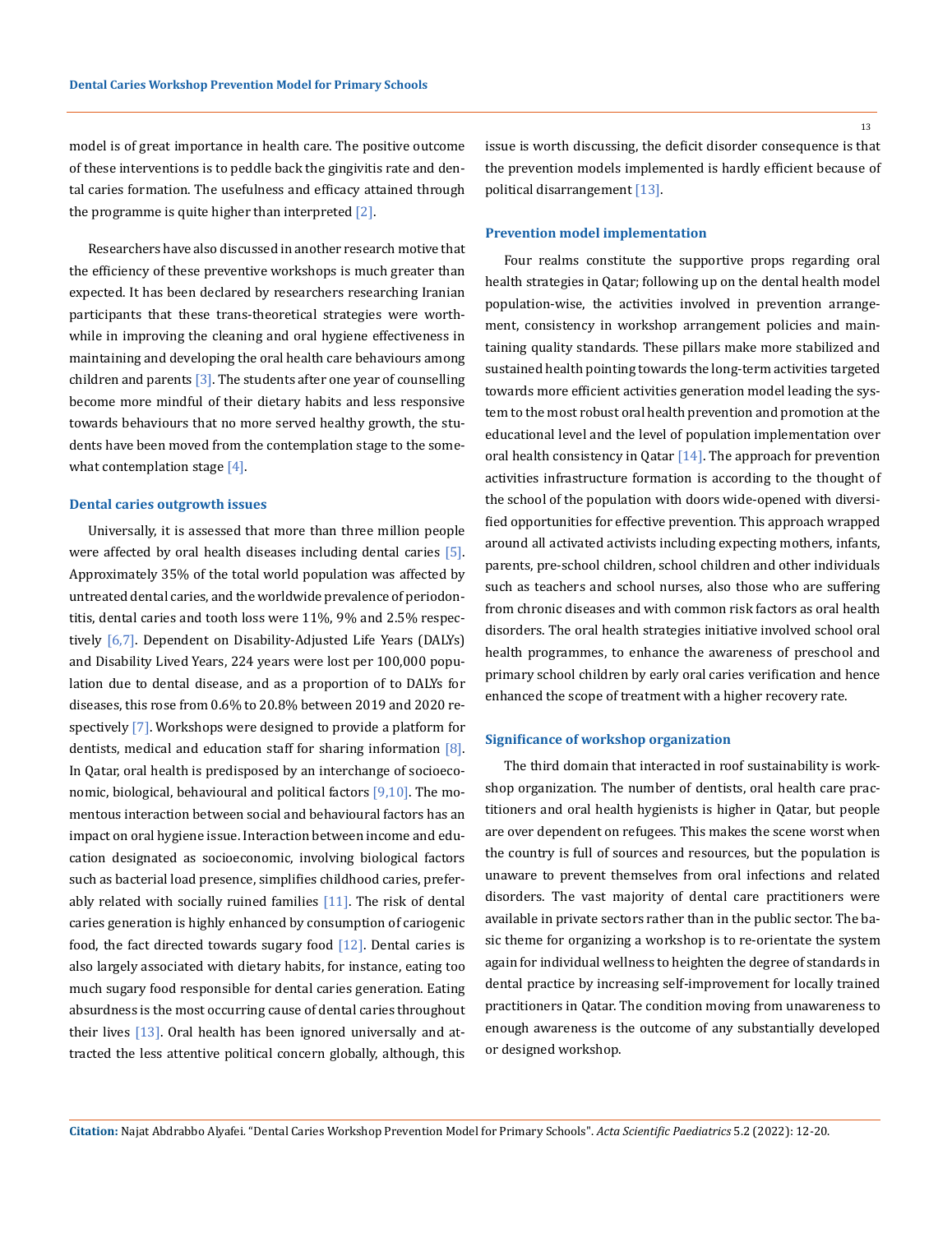# **Material and Methods**

The approach of the centre stage was adopted to explore the participants' (Table 1) views about what would be the content of the new oral programme, who will be involved, where the challenges and barriers would be when the programme take place and the motivation for the change in their settings  $[1]$ . This approach of centre stage was based on Constructivist grounded theory [15]. The constructivist grounded theory differs from Original grounded theory which is grounded by data-guarded theory or data-driven theory highly programmed on researcher's interpretation of data [16], Constructive grounded theory is based on the collaboration of researcher's data and participants' coordination to redesign a theory [15].

| S/N            | <b>Pseudonym</b> | Gender | <b>Nationality</b> | Age | <b>Description</b>                                                        |
|----------------|------------------|--------|--------------------|-----|---------------------------------------------------------------------------|
| 1              | Mona             | Female | 0atari             | 34  | Mother of Maria and a Mathematics teacher                                 |
| 2              | Nawal            | Female | 0atari             | 9   | Grade 4 pupil                                                             |
| 3              | Noora            | Female | 0atari             | 35  | Mother of Nawal and an Administrative employee                            |
| $\overline{4}$ | Huda             | Female | 0atari             | 36  | <b>Teacher of Social</b><br>studies and coordinator.                      |
| $\overline{5}$ | Samar            | Female | Non-Qatari         | 39  | Mathematics teacher for Grade 5                                           |
| 6              | Sandy            | Female | Non-Qatari         | 54  | English teacher for Grade 5 grade and has lived in<br>Oatar for 15 years. |
| 7              | Caroline         | Female | Non-Oatari         | 40  | Teacher of all subject except Arabic and religion                         |
| 8              | Yahya            | Male   | Non-Qatari         | 38  | Father of Younus and English, Math, and Science<br>teacher                |

**Table 1:** Pseudonyms of participants.

The centre stage theory reorganization is based on diagrams used by researchers and data collected from participants' perception accompanied with the related root of association of the research study with the linked phenomenon. The most important link is at the centre of the diagram.

The original plan was to involve 12 participants for the workshop study plan, two potential and forthcoming participants (one each from the private and public schools) were dropped before the workshop organization. Another participant from private school was taken off from the workshop participation due to illness while also from public school another participant declined from joining the workshop due to some family-oriented issues. Thus, a total of eight participants attended the workshop, four from each school. The participants were selected from the case study interviews. The participants involved in workshop experiences have prolonged exposure to educational background. The pseudonyms of all participants recruited in this workshop are listed in the table above

# **The preliminary arrangements**

The workshop participants were provided with notebooks, colouring marker and pen to write their perspective and ideas over the concept of oral health care routine to prevent people from oral infections or caries formation. Each participant was so much energetic and radiant in participating in the activity derived workshop where they were free to talk about their thoughts and interpretations in making the oral care most resilient and easy to adopt. The participants were amazed by experiencing new strategies and life-changing ideas from one another and they were willing to adopt the approach for the wellness of their family and children. The participants went through the information worksheet and the workshop agreement form with other participants again. In this workshop, the participants exchanged ideas, experiences, feelings, suggestions and perceptions towards the awareness and recommended improvement of oral health hygiene in Qatar.

#### **Workshop arrangement**

The aim of the workshop was to explore every low key or inequality circumstances and the prevention strategies that can be implemented widely at an easier pace everywhere. The basic theme behind the workshop organization was to increase consciousness about dental caries, cause associated with these dental infections or tooth destruction highly associated with dental caries

14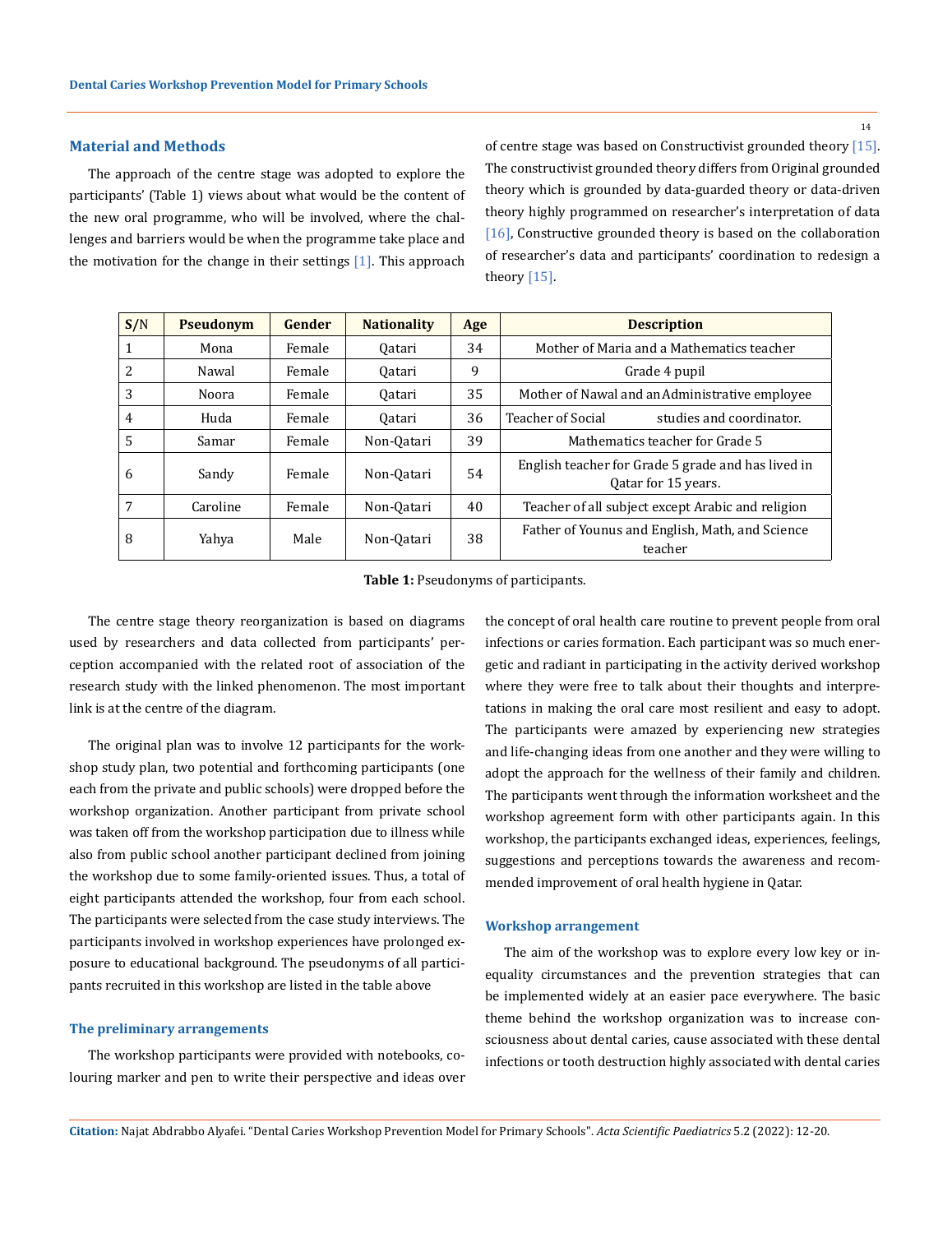along with the intervention and prevention models available in getting rid of these ailments. The thrust of the workshop was to design a programme in Dental Caries prevention and the methods or strategies on how to fix this destruction. Through workshop, findings were made based on participants' interviews. The session focused on two steps. The first part of the discussion was on the opinion of individual participants in which the parents were asked what they thought about the oral health issues. This was designated as centre stage in an ideal oral health programme that was guided by diagrams and discussing where, who, what and when in the flowcharts with the important factors at the middle, less important at the margins and looking up for the inter-relationship. This initial step is the basis of designing a model derived from the findings of the interview. The public workshop was conducted in Arabic whereas participants in schools were recruited in English.

# **Positioning analysis**

The questions have been originated from the case study interviews, similarly, the centre stage diagram (Figure 1) also evaluated the following questions primarily on the same criteria:



**Figure 1:** Centre stage diagram.

- What would be the content of the programme, and what would be included?
- Who will be involved in the programme?
- Where are the barriers and challenges to the programme?
- When should different parts of the programme take place?
- In your setting, what would be the primary motivation for change?

15

The participants discussed each of the questions and then presented the diagram with positioning logistics. This was a prioritybased workshop discussion whose index of contents comprised of school oral health programme, stakeholders of school oral health, challenges and barriers of the programme, duration of school oral health programme and motivation of changes involved.

# **Results and Discussion**

The finding section consists of dialogues and arguments on behalf of results presented accumulated from parents' perception. The data has been gathered from interviews taken from participants. The theme of the section is to explore results that the researcher has extracted from interviews conducted for parents, nurses, teachers, and pupils themselves. The extracted themes of the workshop are sectioned as follows:

- • Content of the oral health programme
- Stakeholders of school oral health programme
- Anticipated challenges and barriers of the programme
- • Duration or timing of the school oral health programme
- Motivation for change.

### **Contents of school oral health programme**

All the participants had evaluated the contents in respective schools' oral health programme to ensure the improvement in oral hygiene in Qatar. Participants were supportive of both the preventive and curative intervention for profound oral health care growth. This oral health care also enhances the schools' preventive interventions in supporting the theme work. One participant shared his view that follow up and monitoring of these health care activities lifted the oral health care to a higher dimension, hence, accelerating the oral health hygiene in school as well as in houses of school-going children. The participants involved in the workshop applauded the role of schools in integrating the oral health care programme at the pre-primary and primary level which was reflected from their dialogues and perspective discussed.

A participant name Samar, introduced as a non-Qatari grade 5 teacher in school stated her point of view as follows:

"I think we need awareness and care because they are different. Awareness is like advising people about health, but care involves providing treatment if there are any issues. This is with regards to the content of the programme".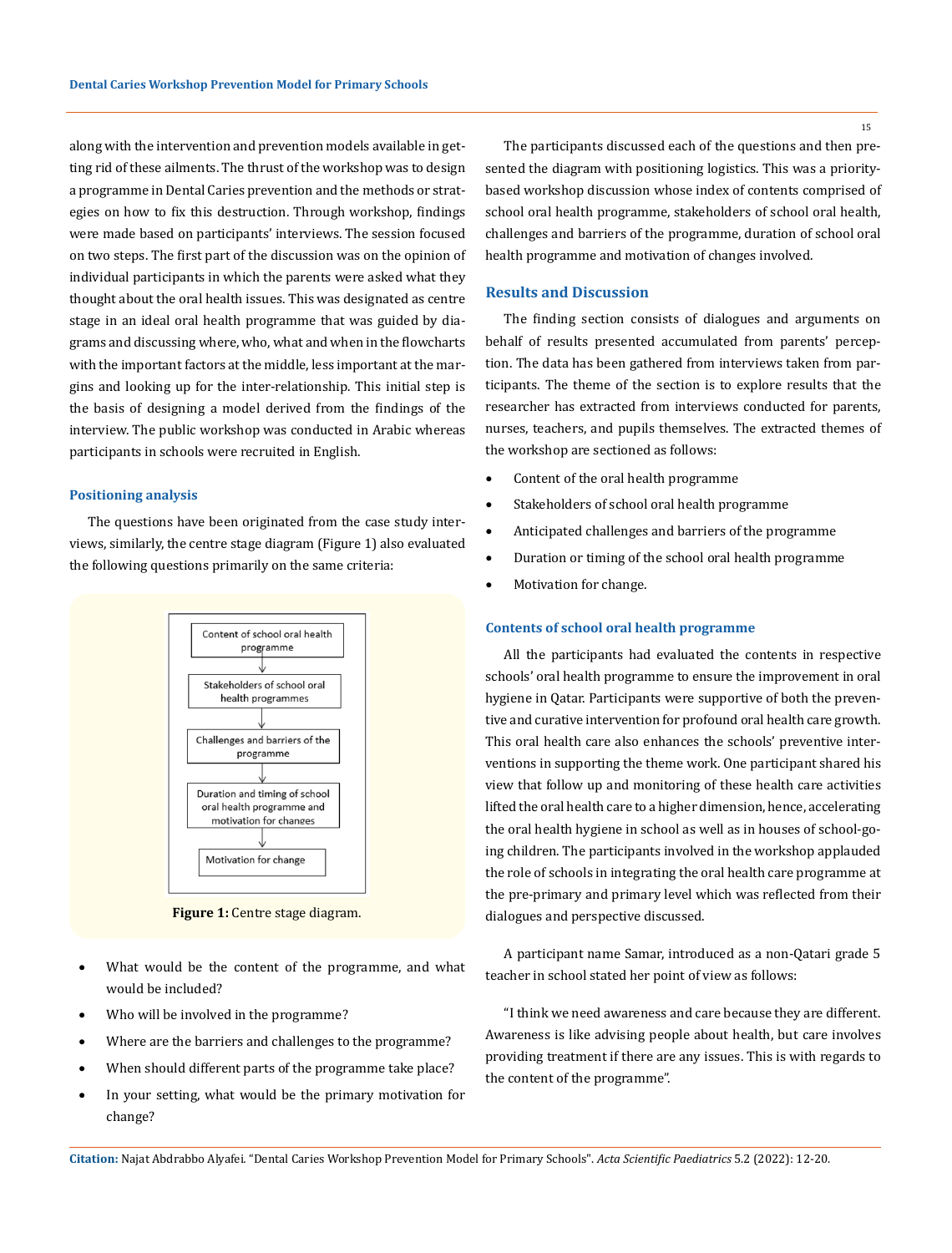The question was raised by one of the participants to indicate the priority of awareness with the incidence of prioritization inspection. One of the questions asked by Samar, a non-Qatari teacher of grade 5 in school stated was:

"So, if we want to identify our priority when it comes to a programme to improve oral habits for school children, what would it be? Do we agree on awareness?"

Organisers of the workshop also concluded that oral health care routine could be assembled or maintained, with consistency, with implementation of early morning catch-up, weekly assembly, workshops organisation, lessons taught on regular basis, distribution of oral health care aids to pupils and direct instructions. Parents' awareness scale upgrading on a community basis is also has an affirmative implication towards the target to be achieved. According to Sandy who is a female English teacher of grade 5 in school, 54 years old non-Qatari participant:

"We have the weekly assemblies where the children usually present plays about lessons they learnt, and we are thinking to incorporate oral hygiene into the lessons and hence these assemblies".

#### **Stakeholders of school oral health project**

It was agreed by participants from both private and public schools in Qatar that oral health care was one of the most ignored issues, though not to be, and should be included in regular monitoring of the daily routine. The main stakeholders involved were the schools, family and dental services providers who were involved in school dental health care programme. The opinion expressed by Yahya, a Qatari participant, father of Younis and teacher of English, Maths and Science reflected the theme as stated below:

"Let me tell you about myself. Until today, it is my wife or me who are brushing our children's teeth every morning and evening because if I just tell them to do it on their own, they would do it for few seconds and that's it while it should last for at least a couple of minutes. So, what I believe is that if you are planning to tackle the problem from its roots then you need to involve parents, teachers, and everybody and anybody involved in this process".

The main role in building up and maintaining any habit is played by school efficiently. As a matter of fact, children spent most of their awakening time in schools, they pay more attention to instructions delivered from school sources, therefore, the parents suggested that schools should focus on delivering oral hygiene activities to enhance their spectrum of awareness. This finding is based on the following statement delivered by a participant named Noora who is female administrative employee and mother of Nawal:

"I feel that the bigger role will be for the schools. The school is the main driver for change as it will drive change through the students…it is mainly the schools because the children listen to the advice, they receive at the school more seriously".

# **Anticipated barriers and challenges in oral health care hygiene**

The participants investigated the challenges and barriers to have existed in the research. The participants claimed that teachers' reluctance is the greatest challenge in considering oral health hygiene that can be accomplished only by recreating the mindset of the teachers. According to the teachers, this responsibility will cause increase in their workload. The school authorities should take good care of teachers at this stage if they wish for more friendly interaction among teachers and pupils and they want teachers to be a good counsellor on oral health issues. They should not bother the teachers with extra unnecessary workload. For instance, Samar who is female participant and the teacher of grade 5 elaborated this in the statement below:

"The teachers are already overburdened and hence require some real motivation to take up this additional task…the problem I see lies with the teachers – how do we get involved? …What do you think? I need all of you to convince me as a teacher to get involved (laughs)".

The participants also agreed that parents should play a role in follow up and regular check-up routines of their children if they are dedicated and willing to control oral infections. The attentiveness in parents' behaviour would play a significant role. Besides teachers and children, the parents should be aware and conscious on an instant and prior basis. The statement of the participant named Samar stated as follows:

"I think that one of the challenges could be non-response from the potential participants, including us (the teachers) and the other reason could be non-response from the students because of their fear of dental problems in general".

16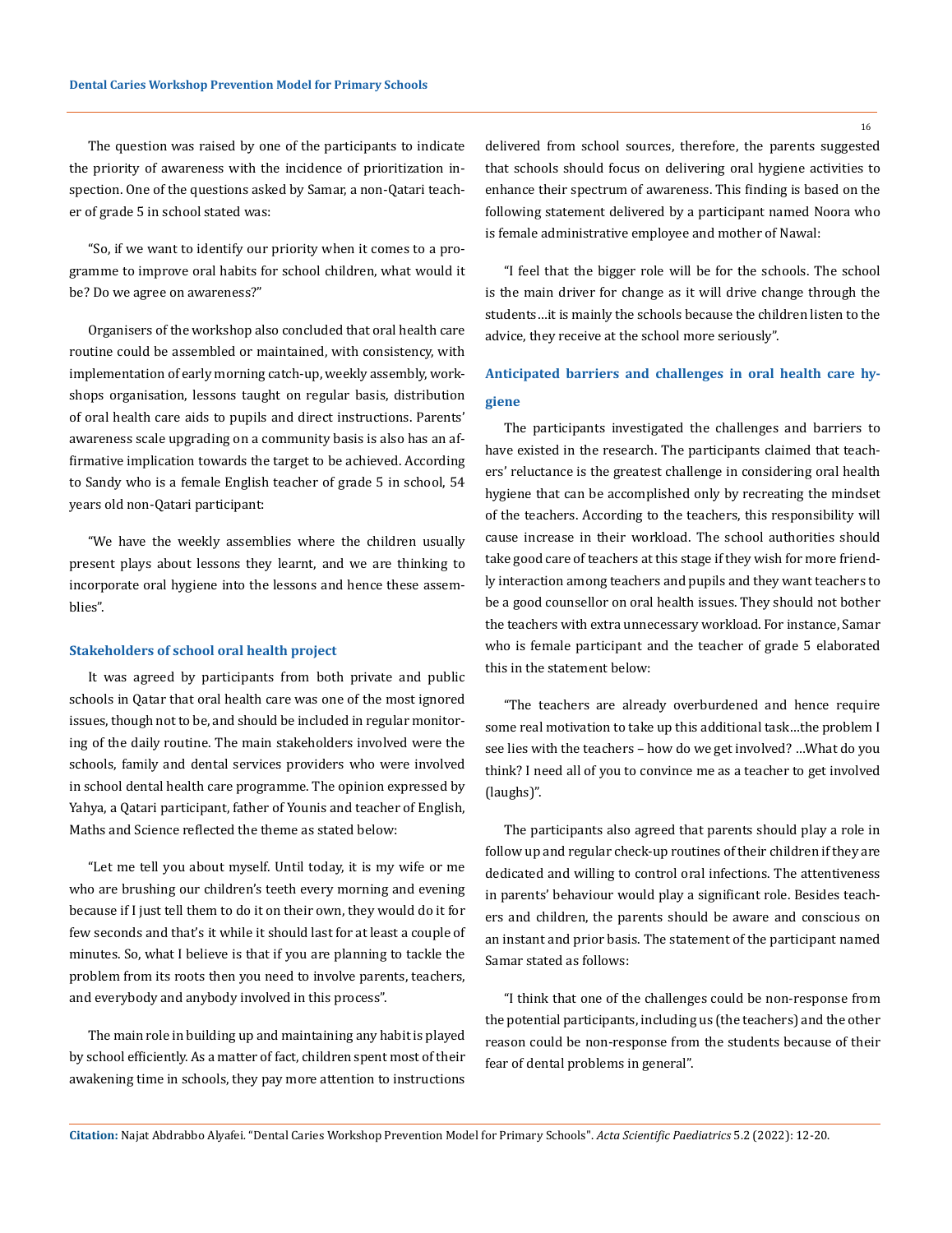#### **Duration and timings of new school oral health program**

A large number of workshop participants added that these kinds of oral health hygiene activities should be carried out throughout the year. They further added that the designed activities should be either daily, weekly, quarterly, biannually or annually administered. For instance, Sandy, a 54 years old female non-Qatari teacher of grade 5 stated as follows:

"The development of awareness should be an ongoing thing throughout the year".

Another participant, Yahya, who is male and father of Nawal elaborated as follows:

"I feel that dental problems are like an epidemic and the majority of the children are suffering from it. That is why I think that one workshop will not bring enough change and we need to have something more".

Another view postulated by Mona who is a female teacher, Qatari and mother of Maria:

"Yes, it could be at least twice a year and involves activities for maybe a week".

Another participant Huda expressed her perspective as follows:

"I think implementation wise the schools are very active in implementing and supporting but the problem is that there is no follow-up post-implementation like assessment, reminders etc".

#### **Motivation for change**

The perception directed towards the change followed by motivation, categories involved were incentives, medical benefits derived from programme, awareness and monitoring. For instance, the participant Yahya, who is male and father of Nawal, stated as follows:

"Coming to the programme, I think there has to be an incentive mainly if the child wasn't taught to do this early in their childhood and asked at older ages. As adults and children, we always need incentives. What do you think?"

Samar, who is female Qatari and mathematics teacher of grade 5, stated in the statement below:

"As a mother, I will be accepting this programme because it would mean more benefits for my children and fewer dental visits, so this is motivating enough for a parent...It could be the current state of dental health in schools".

To motivate children by diversified oral health routine activities in children's normal oral health care routine. The interaction enhanced at their level by involving them in these kinds of oral health activities and hence the chances increased to prevent the oral infection or tooth destruction.

#### **Design of new school oral health preventing programme**

Both primary and private schools have discussed before designing the diagram of the programme. The diagram of the programme designed on mutual agreements of private and public schools is represented below. The centralized idea for the model of the diagram was founded around the information collected from the coproduction workshop and centre-staging or positioning analysis. This subsection based on a co-production discussion of the participants in the public schools and a co-production discussion of the participants in private schools.

# **Co-production discussion of the participants from the public school**

Participant's discussion was directed towards what they were to design. The discussion was at the level of public school. The participants decided to design a diagram with an elaborate network model that describes ideas to follow in the centre stage model in order to construct a final diagram for monitoring and checking up of primary school children dental health care at regular intervals through school and dental clinic visits and parental follow up. The respective diagram is located below.

For instance, Samar, a male participant, and teacher of grade 5, said:

"So now we have 3 sections – content, participants, and challenges. We identified that priority is awareness so what do we discuss next – content or participation?"

".... I think that for such programmes, there should be support from the Ministry of Health as well. It shouldn't be like the initial check-up that we do for creating the student's health record where we wait for hours to see the dentist and itends with a disappointing

**Citation:** Najat Abdrabbo Alyafei*.* "Dental Caries Workshop Prevention Model for Primary Schools". *Acta Scientific Paediatrics* 5.2 (2022): 12-20.

17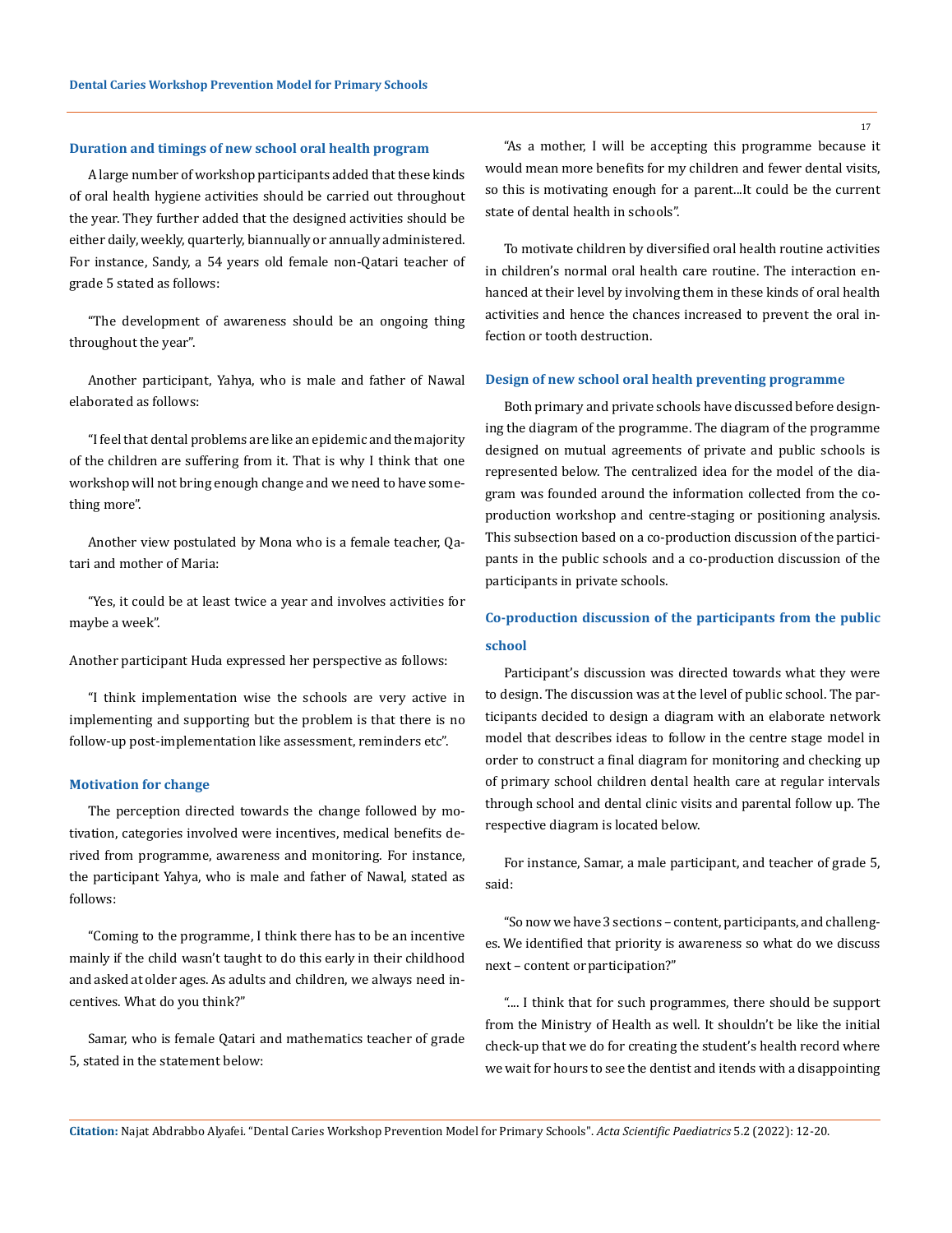check-up without any result. It is just for the sake of completing the file. But such a programme, if implemented, should have an extension through the ministry such that it starts in the schools, but the followup is done to the clinic and beyond. So, does the Ministry has the ability to provide such support to each school? It seems that awareness and content are interrelated. The content has a direct effect on awareness. What did we discuss about the content? Technical support (Medical teams and follow up)".

Another female participant Noora, who is a mother has stated in a statement:

"Also workshops for the students, parents and the programme managers".

# **Co-production discussion of the participants from the private school**

The participants from private school had a thorough discussion and they directed themselves to work on the flow chart. The organisers of the workshop focused on the same idea that oral health can be every time better than before by implementing dental care strategies delivered via dental care services by school and clinic visits. Each one of the participants agreed on the concept that school and dental care monitoring by parents and dental care clinics are necessary to proposed effective oral hygiene model. The incorporation between school care monitoring system and dental care visits follow-up was targeted to the tremendous result in oral health of primary school children. For instance, an idea shared by one of the organisers of the workshop:

"It all starts from home and then the school and Ministry of Health. The school will follow what is initiated from home to help the child be aware of the importance of oral health. The idea of oral health will be embedded more in the children if they have more access to dental services like check-ups, monitoring, and advertisements about the importance of oral health".

Another participant Yahya commented when the school principal asked question on the dental care services and school interaction. Yahya, father of Nawal commented as follows:

"There will be workshops organized by representatives of the Ministry of Public Health that will be delivered in schools. The responsibility of the school will be daily monitoring of the oral habits for the children, discussing it during events and assemblies and having 3-4 workshops in collaboration with Ministry of Public Health".

The discussion produced the following diagrammatic model in figure.

#### **Synthesis**

This co-production workshop in the public and private schools in Qatar showed the preferences of the organisers on behavioural interventions on oral health issues. The synthesis section comprises the following contents: the content of the school oral health programme, the role of stakeholders in school oral health programme, challenges and barriers of the programme, duration and timings of the school oral health programme, motivation for changes. Participants interacted with their views, ideas, suggestions and also discussed collaborative venture about the preventive and intervention models to put in place.

# **Conclusion**

The study concluded that to enhance the level of participation in oral health programme, the hurdles and barriers have to be resolved gracefully. Improvement in dental hygiene will automatically correspond with oral health and dental caries prevention in schools [17]. The conducted study has discussed briefly that the implementation of the Health Belief Model in school oral health and dental hygiene is always a world rounder in determining the interrelated barriers and challenges to cope with and the hurdles in designing a new productive image of oral wellness and comfort. Another point of view discussed was that the strategy to diagnose barrier is a good marker in determining the quality relationship between tooth brushing behaviour and prevention of dental caries proportionally in Sisattanak district, Vientiane and beliefs of guardians about oral health behaviour  $[18]$ . The prevalence of dental caries is high among school-going children that accounts for approximately 82% investigated in a study  $[18]$ . Tooth brushing behaviour has its importance and it acts as a guard against dental infections and caries generation. Brushing twice a day is also an effective asset and preventive behavioural tool in dental caries generation. The stepwise behavioural progress promoted oral health at a substantial heightened level but the provision of guidance on this health belief model is limited hence the model has been criticized by researchers [19]. The study revealed that the parents, children,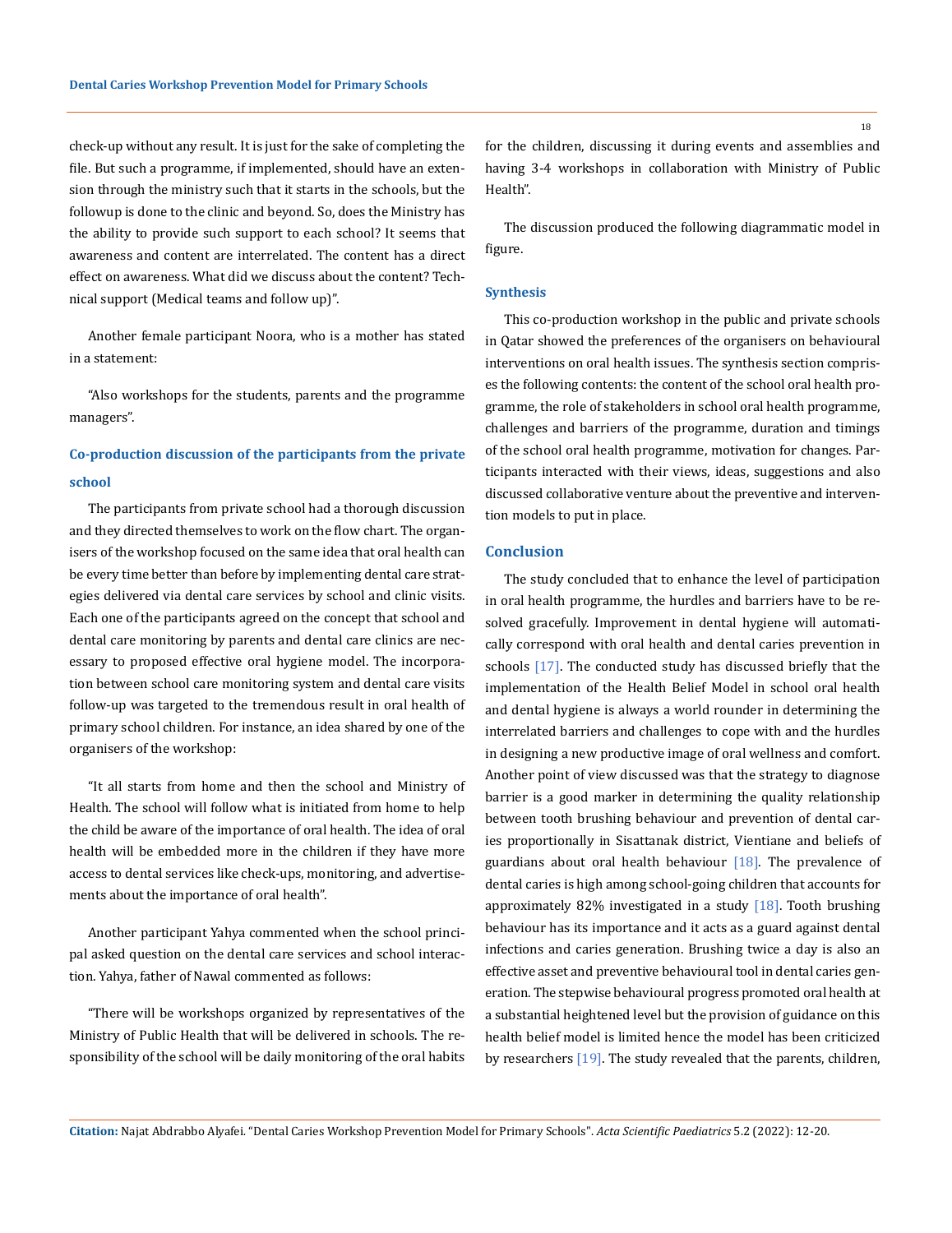and dental health care services cooperated to design various work **Bibliography** models on which implementation could be easier for everyone and everyone could own or grab it equally at the same pace and intensity. Consistency is the key to success. Schools and teachers could multiply the productive dental preventive output. Workshops organization always enhance performance improvement in the respective category to enhance the efficacies of the oral care hygiene.

# **Recommendations**

# **School oral health policy**

With several initiatives, participants were engaged in school oral health policies. The role of school in guiding oral health programmes has phenomenon impacts in widening the depth of awareness and stabilizing oral health hygiene together [20]. In the oral health behavioural intervention for children in Qatar schools, school oral health policies need to be improved. The school leadership may provide diets that are low on sugar hence improve the chances of success of the intervention.

## **Involvement of parents and teachers**

Parents and teacher's involvement in the workshop organization or school guarded health activities is intended to enhance the quality assurance of the programme with respect to their children being enhanced in the awareness level. It has been declared by the researchers who had already conducted the same study in Iran and got success in oral health care initiative [19,21-24]. Parent's efforts are worth praising in following up their children-based health care preventive measure to promote improvement in oral health.

#### **Regulation of children' diet**

To avoid cariogenic and sugary food or to be mindful of children's dietary intake is an accessible tool in raising effective and meaningful dietary patterns in pre-primary and primary schoolgoing children to avoid dental caries and tooth destruction. Parents should take care of their children by building dietary habits which serves in the growth of their children. Qatar is now working on the theme that children are inhibited to carry unhealthy food. Therefore, Qatar is upgraded towards the increased rate of oral health hygiene.

# **Acknowledgements**

The author wants to thank the primary schools for their participation in the study: Omamah Girls governmental school and Afwaz private school. Also, thanks extend to the parents and students who were the key to this study.

- 1. [Williams S and Keady J. "Centre stage diagrams: a new method](https://journals.sagepub.com/doi/10.1177/1468794111422034)  [to develop constructivist grounded theory - late-stage Parkin](https://journals.sagepub.com/doi/10.1177/1468794111422034)[son's disease as a case exemplar".](https://journals.sagepub.com/doi/10.1177/1468794111422034) *Qualitative Research* 12.2 [\(2012\): 218-238.](https://journals.sagepub.com/doi/10.1177/1468794111422034)
- 2. Hashemian M., *et al*[. "Impact of education on interdental](https://pubmed.ncbi.nlm.nih.gov/22908086/)  [cleaning behaviour based on the transtheoretical model".](https://pubmed.ncbi.nlm.nih.gov/22908086/) *Oral [Health and Preventive Dentistry](https://pubmed.ncbi.nlm.nih.gov/22908086/)* 10.1 (2012): 37-46.
- 3. Morowatisharifabad M A., *et al*[. "Interdental cleaning behav](https://pubmed.ncbi.nlm.nih.gov/22068176/)[iour and its relationship with psychological constructs based,](https://pubmed.ncbi.nlm.nih.gov/22068176/)  [on the transtheoretical model".](https://pubmed.ncbi.nlm.nih.gov/22068176/) *Oral Health and Preventive Dentistry* [9.3 \(2011\): 211-220.](https://pubmed.ncbi.nlm.nih.gov/22068176/)
- 4. Kasila K., *et al*[. "Variation in assessing the need for change of](https://pubmed.ncbi.nlm.nih.gov/18237293/)  [snacking habits in schoolchildren's oral health counselling".](https://pubmed.ncbi.nlm.nih.gov/18237293/)  *[International Journal of Paediatric Dentistry](https://pubmed.ncbi.nlm.nih.gov/18237293/)* 18.2 (2008): 107- [116.](https://pubmed.ncbi.nlm.nih.gov/18237293/)
- 5. [Jin L J., et al. "Global burden of oral diseases: emerging con](https://pubmed.ncbi.nlm.nih.gov/26704694/#:~:text=Global%20burden%20of%20oral%20diseases%3A%20emerging%20concepts%2C%20management,health%20agenda%20via%20the%20common%20risk%20factor%20approach.)[cepts, management and interplay with systemic health". Oral](https://pubmed.ncbi.nlm.nih.gov/26704694/#:~:text=Global%20burden%20of%20oral%20diseases%3A%20emerging%20concepts%2C%20management,health%20agenda%20via%20the%20common%20risk%20factor%20approach.)  [Diseases 22.7 \(2016\): 609-619.](https://pubmed.ncbi.nlm.nih.gov/26704694/#:~:text=Global%20burden%20of%20oral%20diseases%3A%20emerging%20concepts%2C%20management,health%20agenda%20via%20the%20common%20risk%20factor%20approach.)
- 6. NJ Kassebaum., *et al*[. "Global burden of severe periodontitis in](https://pubmed.ncbi.nlm.nih.gov/25261053/)  [1990-2010: A systematic review and meta-regression".](https://pubmed.ncbi.nlm.nih.gov/25261053/) *Journal of Dental Research* [93.11 \(2014\): 1045-1053.](https://pubmed.ncbi.nlm.nih.gov/25261053/)
- 7. Marcenes W., *et al*[. "Global burden of oral conditions in 1990-](https://pubmed.ncbi.nlm.nih.gov/23720570/) 2010: a systematic analysis". *[Journal of Dental Research](https://pubmed.ncbi.nlm.nih.gov/23720570/)* 92.7 [\(2013\): 592-597.](https://pubmed.ncbi.nlm.nih.gov/23720570/)
- 8. Takeuchi R., *et al*. "Evaluation of the child oral health promotion "Mali Mali" Programme based on schools in the Kingdom of Tonga". *International Dental Journal* 67.4 (2016): 229-237.
- 9. Tellez M., *et al*[. "Social determinants and oral health: an up](https://link.springer.com/article/10.1007/s40496-014-0019-6)date". *[Current Oral Health Reports](https://link.springer.com/article/10.1007/s40496-014-0019-6)* 1.3 (2014): 148-152.
- 10. [WHO. "Health promotion and oral health" \(2018\).](http://www.who.int/oral_health/strategies/hp/en/)
- 11. Gomaa N., *et al*[. "Social- biological interactions in oral disease:](https://journals.plos.org/plosone/article?id=10.1371/journal.pone.0146218)  [A 'cells to society' view'".](https://journals.plos.org/plosone/article?id=10.1371/journal.pone.0146218) *PloS One* 11.1 (2016): e0146218.
- 12. Soltani R., *et al*[. "Determinants of oral health behavior among](https://www.ncbi.nlm.nih.gov/pmc/articles/PMC6338687/)  [preschool children: Application of the theory of planned be](https://www.ncbi.nlm.nih.gov/pmc/articles/PMC6338687/)havior". *[Journal of Dentistry \(Shiraz, Iran\)](https://www.ncbi.nlm.nih.gov/pmc/articles/PMC6338687/)* 19.4 (2018): 273- [279.](https://www.ncbi.nlm.nih.gov/pmc/articles/PMC6338687/)
- 13. Benzian H., *et al*[. "Political priority of global oral health: an](https://onlinelibrary.wiley.com/doi/abs/10.1111/j.1875-595X.2011.00028.x)  [analysis of reasons for international neglect".](https://onlinelibrary.wiley.com/doi/abs/10.1111/j.1875-595X.2011.00028.x) *International Dental Journal* [61.3 \(2011\): 124-130.](https://onlinelibrary.wiley.com/doi/abs/10.1111/j.1875-595X.2011.00028.x)
- 14. [Ministry of Public Health. "Qatar national oral health: A road](https://www.moph.gov.qa/english/strategies/Supporting-Strategies-and-Frameworks/Pages/Oral-Health-Road-map.aspx)  [map". Doha \(2014\).](https://www.moph.gov.qa/english/strategies/Supporting-Strategies-and-Frameworks/Pages/Oral-Health-Road-map.aspx)